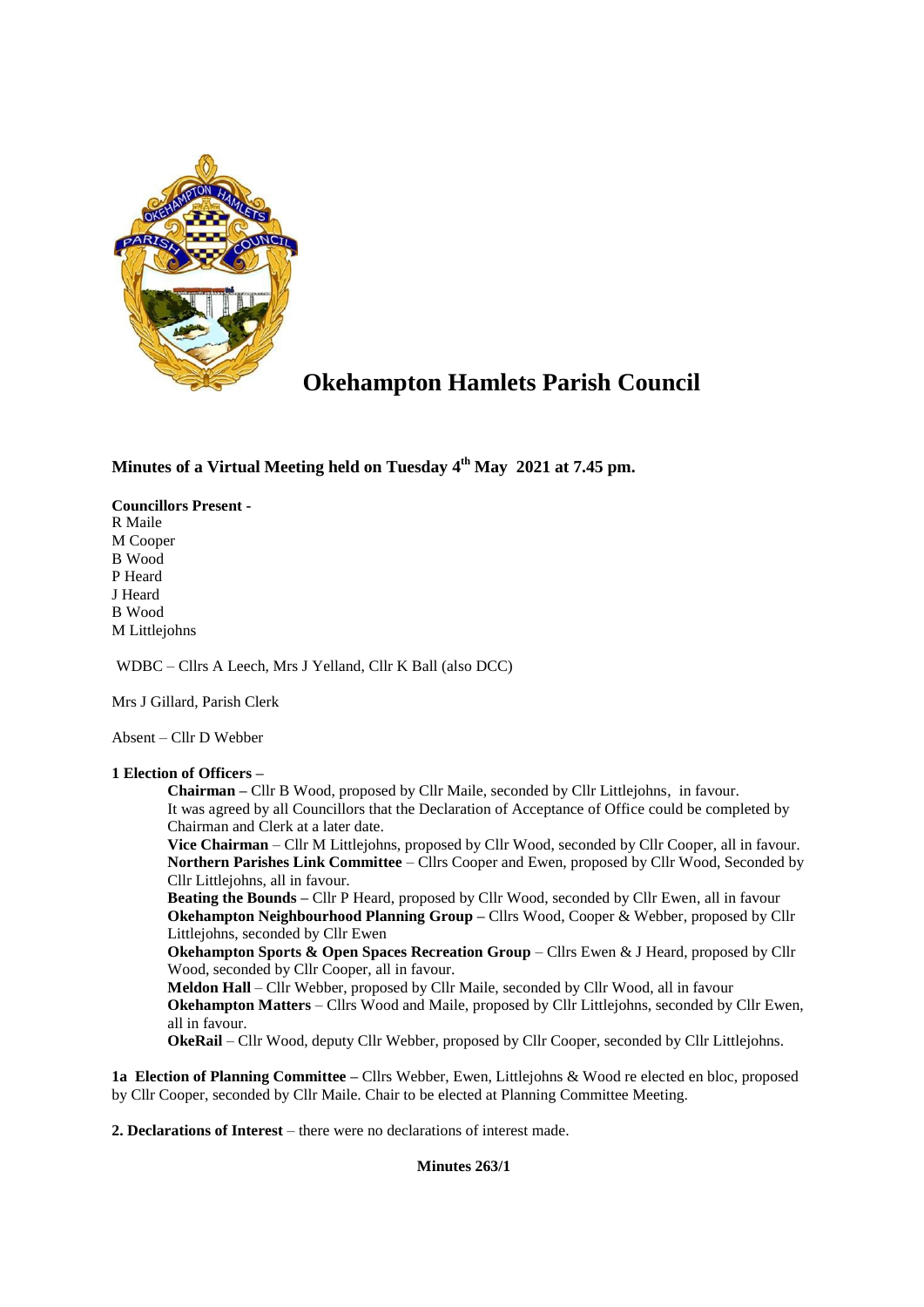**3. Members of the Public –** there were two members of the public present.

**4. Apologies** – there were no apologies received

**5. Approval of Minutes of previous meeting held on 6<sup>th</sup> April 2021** the minutes of the meeting were approved as being an accurate record, proposed by Cllr Cooper, seconded by Cllr Littlejohns, signing of the minutes was deferred until a face to face meeting could take place. 7.40pm Cllr P Heard joined the meeting.

**6. Planning –** to consider and agree response to applications listed below together with any others received up

to date of this meeting. **6.1 WDBC 0960/21/FUL** erection of 3 bay barn (1 of 2 applications) Chichacott Barn, Chichacott Road, Okehampton. resolved to submit a neutral view, proposed by Cllr Cooper, seconded by Cllr Maile, all in favour.

**6.2 WDBC 0961/20/FUL** – erection of stable and feed store with tack room (2 of 2 applications), Chichacott Barn, Chichacott Road, Okehampton, councillors resolved a neutral view, proposed by Cllr Cooper, seconded by Cllr Maile, all in favour.

**6.3 WDBC 0463/21/FUL** –conversion of redundant agricultural barn and outbuildings to new dwelling (part demolition, part new build) and erection of garage/boiler room. Barn at land adjoining Lower Chichacott Barn, Chichacott, Councillors resolved to submit neutral view with condition that work is not started until new owl boxes erected, proposed by Cllr Cooper, seconded by Cllr Maile.

**6.4 WDBC 0746/21/FUL** Proposed holiday let, Place Farm, Tavistock Road, Okehampton **–** resolved that councillors make a site visit before submission of view, Visit to be arranged by Clerk, also resolved that Clerk be delegated authority to respond to application after site visit and reference to planning committee members.

**6.5 WDBC 1176/21/HHO** householder application for alterations, two storey extension and replacement garage, Higher Hilltown, Okehampton. Councillors resolved to support application, proposed by Cllr Ewen, seconded by Cllr Cooper.

**6.6 WDBC 1057/21/HHO** householder application for alterations and extension to provide new master bedroom (option A) 8 Kellands Lane, Okehampton, resolved to support application, proposed by Cllr Ewen, seconded by Cllr Cooper

**6.7 WDBC 1059/21/HHO HHO** householder application for alterations and extension to provide new master bedroom (option B) 8 Kellands Lane, Okehampton, resolved to support application, proposed by Cllr Ewen, seconded by Cllr Cooper. It was noted that little difference between the 2 applications could be seen.

**6.8 WDBC DCC 4230/2021** Reserved matters application for approval of details for a new special educational needs school including two-storey building, hard and soft plan areas, playing fields, car park, turning zone and services/plant store (approval sought for access, appearance, landscaping, layout and scale) pursuant to outline planning permission DCC/4194/2020 (District Reference 2482/20/ALA) outline planning permission at Plots B & C, Okehampton East Business Park, Higher Stockley Mead, Okehampton. Resolved to support application providing a meeting with DCC Highways took place on site to cover Exeter Road traffic issues including extension of 30 mph speed limit area out of Okehampton, need for roundabouts and road alignment issues, proposed by Cllr Wood, seconded by Cllr Ewen.

**6.9 to consider any applications received after issue of agenda – WDBC 1391/21/ARM** received today, agreed to request extension to response date.

**7. DCC and WDBC –** to receive any reports/updates from Councillors present.

Cllr Ball – £40m has been released for renewal of the railway line between Okehampton and Exeter, work has commenced on the line. A Parkway Station is a critical part of the plan but in not part of this plan. Vaccination figures in the DCC area are very good, thanks to everyone who has made it happen. Cllr Ball thanked all for their support over his term as DCC councillor for the area and the Chairman thanked him for his work. Cllr Davies – Local elections, P&CC elections and DCC elections this Thursday. Joint Local Plan – WD Members have completed a questionnaire asking for views on any changes needed to the plan, Town and Parish Councillors will receive the questionnaire later. Okehampton Matters – there have been drug offences in the area, it is important these are reported to the Police and not just on Social Media platforms.

Cllr Yelland –. The government has made a further £543,260 grant funding available to support the business community; local economy and local place. This grant is an Additional Support Grant and is designed to support businesses that are unable to access Local Restriction Support Grants.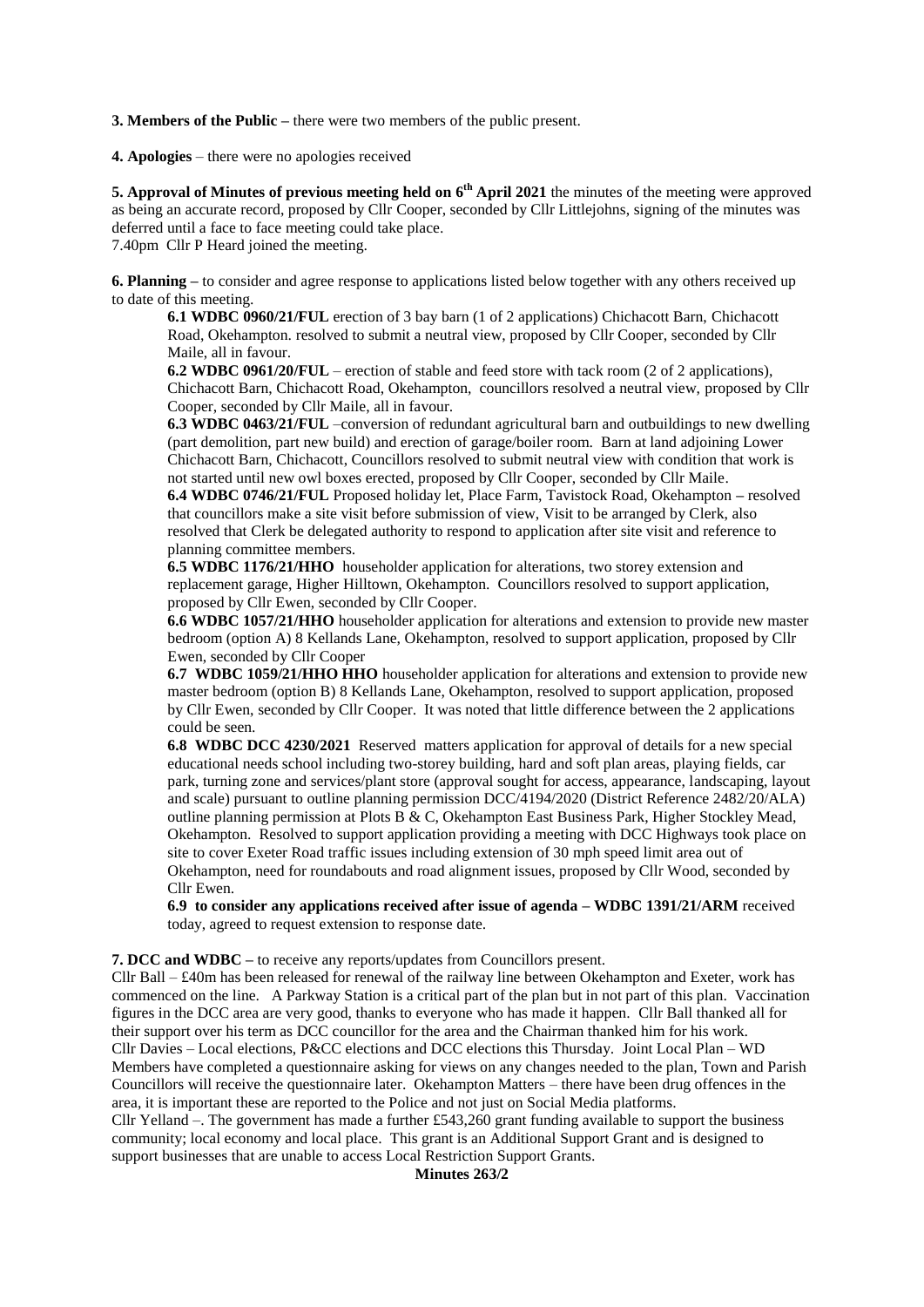It is a discretionary sum of money and needs to be allocated in line with the Department of Business, Energy & Industrial Strategy Guidance. It will support a spectrum of hospitality, tourism and leisure business such as breweries; distilleries; event companies and market traders that have been affected by the pandemic. Following on from Cllr Ball's DCC report and thinking about the "first mile, last mile", the bid for the new Parkway station on the eastern side of town that is being submitted by WDBC will include connectivity. Due to the fact all councillors are affected by purdah, I wasn't able to give any greater detail on this at this time without breaching the pre-election rules.

**8. Neighbourhood Planning –** Cllr Wood advised the Group now have a draft Consultation document completed, this will go out for Public consultation  $13^{th}$  May – 20 June and WD and DNPA will also be asked for feedback. When the Group have collated these responses, the 2 local Councils will be consulted.

# **9. To receive reports from meetings attended by Parish Council representatives including**

**Okehampton Matters** – attended by Cllr Wood, there have been anti social behaviour issues locally, livestock worrying was raised together with the issue of over weigh vehicles using the 'cut through' beside Mole Avon.

**OkeRail** – attended by Cllr Wood, there is a wish for the proposed Parkway Station to become a Transport Hub for the area, a bid is being made for funds.

#### **10. Finance and Year End procedures** –

**10.1 Accounts for payment –**

| $\sim$ 0.11.00 101 $\sim$ 0.1.101.1.10 |           |  |
|----------------------------------------|-----------|--|
| Mrs J Gillard (wages £321.22),         | £ 321.22  |  |
| WDBC                                   | £ 31.20   |  |
| WDBC                                   | £ $71.76$ |  |
| <b>DALC</b>                            | £ 347.80  |  |
|                                        |           |  |

Resolved to settle accounts, proposed by Cllr Cooper, seconded by Cllr Littlejohns

10.2 Review of Fixed Assets Register as at 31/3/21 – Resolved to adopt updated document as previously circulated showing total fixed assets of £89,405, proposed by Cllr Wood, seconded by Cllr Cooper, all in favour.

10.3 External Audit – review and approval of Annual Governance Statement – all Governance Statements reviewed and agreed to respond Yes to all as documented, proposed by Cllr Littlejohns, seconded by Cllr P Heard, all in favour.

10.4 To review and adopt year end accounts 2020/21 and review and approve Annual Accounting Statements – previously circulated documents reviewed and resolved to adopt, proposed by Cllr Wood, seconded by Cllr J Heard, all in favour.

10.5 To agree Bank Reconciliation as at 31/3/21 – previously circulated document reviewed and resolved to adopt, proposed by Cllr Wood, seconded by Cllr Ewen, all in favour.

10.6 Insurance Renewal , review renewal papers and agree renewal terms – as documents not yet received agreed to defer until June meeting however if no meeting held in June resolved to delegate to Clerk in liaison with Chair the renewal terms, proposed by Cllr Wood, seconded by Cllr Ewen, all in favour.

**11. Council documentation** – to review, amend as necessary, and a reminder to Councillors of contents of policies and documents (current versions to be viewed on OHPC website)-

11.1 Financial Regulations – resolved no amendments required, proposed by Cllr Wood, seconded by Cllr Littlejohns.

11.2 Members Code of Conduct – the Clerk reminded Members of the contents and advised all Registers of Interests needed reviewing, forms to do this would be sent out shortly.

11.3 Statement of Internal Control – resolved no amendments required, proposed by Cllr Wood, seconded by Cllr Maile.

11.4 Risk Policy – resolved no amendments required, proposed by Cllr Wood, seconded by Cllr Littlejohns.

#### **12. Environmental issues**

12.1 Community Roadside Action Party (CRAP) – to discuss and agree what support this Council could provide to the Group. Agreed Council should support the Group and that up to £250 be allocated to purchase equipment that could be used by the Group with ownership remaining with OHPC. Proposed by Cllr P Heard, seconded by Cllr Ewen.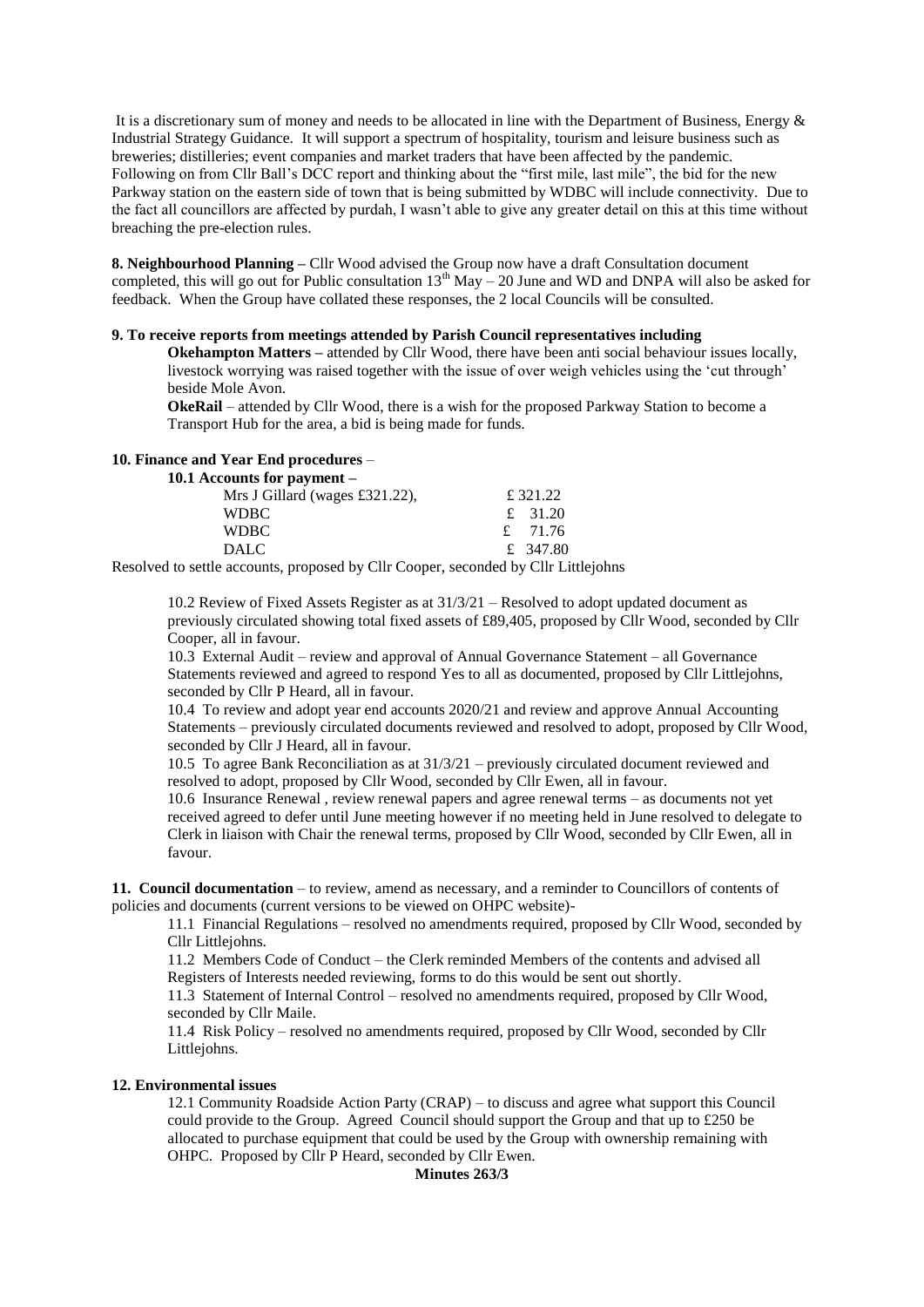12.2 Odours in East Okehampton – there have been issues with two properties recently, all future issues to be reported to WDBC who are already monitoring the situation.

# **13. Correspondence**

13.1 Community Risk Management Plan for Devon & Somerset Fire Rescue Service – agreed Councillors to submit individual responses.

13.2 Okehampton Hospital Community Space – consider request for feedback on use of space, agreed councillors to submit individual responses.

13.3 Cyber Security briefings by Devon & Cornwall Police Cyber Protect team – consider invitation to event hosted by OTC on 25<sup>th</sup> May, 3pm. Agreed Cllrs Wood and Cooper and Clerk attend.

**14. Beating the Bounds** – to discuss potential for holding event. Agreed to set a provisional date of 18<sup>th</sup> August to hold event in conjunction with Okehampton Commoners. Future years events to revert to every 5 years with the next event in 2025. Clerk to contact Council's insurers to discuss insurance requirements. Cllrs P Heard, J Heard, M Littlejohns and D Webber and a volunteer member of the public to meet to discuss organisation and liaison with Commoners. Holding of event to be confirmed at future meeting prior to August.

**15. Future Meeting dates** – to agree dates and locations of meetings to be held from June 2021 dependant on current Government guidelines. Legislation does not allow for future Zoom meetings therefore future meetings are required to be face to face. In view of planning application item 6.9 needing discussing it was agreed to request extension to response date and depending on outcome fix date of next meeting. Venues of future meetings to be alternated between Meldon Village Hall and St James Church of England Primary School and potentially The Okement Centre if required.

# **16. Open Spaces.**

**16.1** Meldon Woods – to discuss potential repair of track from below Aplite Quarry car park following meeting on site. Cllr Littlejohns advised The Quarry have agreed to donate stone, Clerk to obtain update from Ian Brooker, Councillors agreed to support initiative, proposed by Cllr Wood, seconded by Cllr Ewen.

**16.2 2443 Okehampton Squadron Royal Airforce Cadets –** consider request for use of OTPNR and Meldon Woods for squadron activities. Resolved to agree to request for a trial 12 month period and the Council be advised of dates and times when Council property to be used. Ian Brooker to be consulted to check for any potential issues.

**16.3 Open Spaces Working Group** – to agree Terms of Reference, appoint members and agree date of first meeting. Agreed to defer until next meeting.

**16.4 5 yearly inspection of Meldon Woods and OTPLNR** – to receive update on inspection. Reports have been received, further information awaited on tree locations. Further discussion deferred until next meeting.

**16.5 Security Wardens** – sample Hi Viz wear being obtained by Chairman. Further discussions deferred.

9.30 pm Proposed by Cllr Wood to suspend Standing Orders, seconded by Cllr Littlejohns

**17. Updates on Flood Plan and Snow Plan and actions required.** Sandbags still required together with padlocks for grit bins.

**18. Clerks Report April 2021** – Clerk to answer any questions raised by Councillors. No questions raised. Councillors agreed there was a need for additional signage on 'cut through' between Mole Avon and Glendon Cross.

# **PART TWO**

Items which may be taken in the absence of the press and public.

The Council is recommended to pass the following resolution:-

'Resolved that under section 1(2) of the Public Bodies (Admission to Meetings) Act 1960 that the public and press be excluded from the meeting for the following items as they involve the likely disclosure of sensitive and confidential information.' Proposed by Cllr Maile, seconded by Cllr Littlejohns